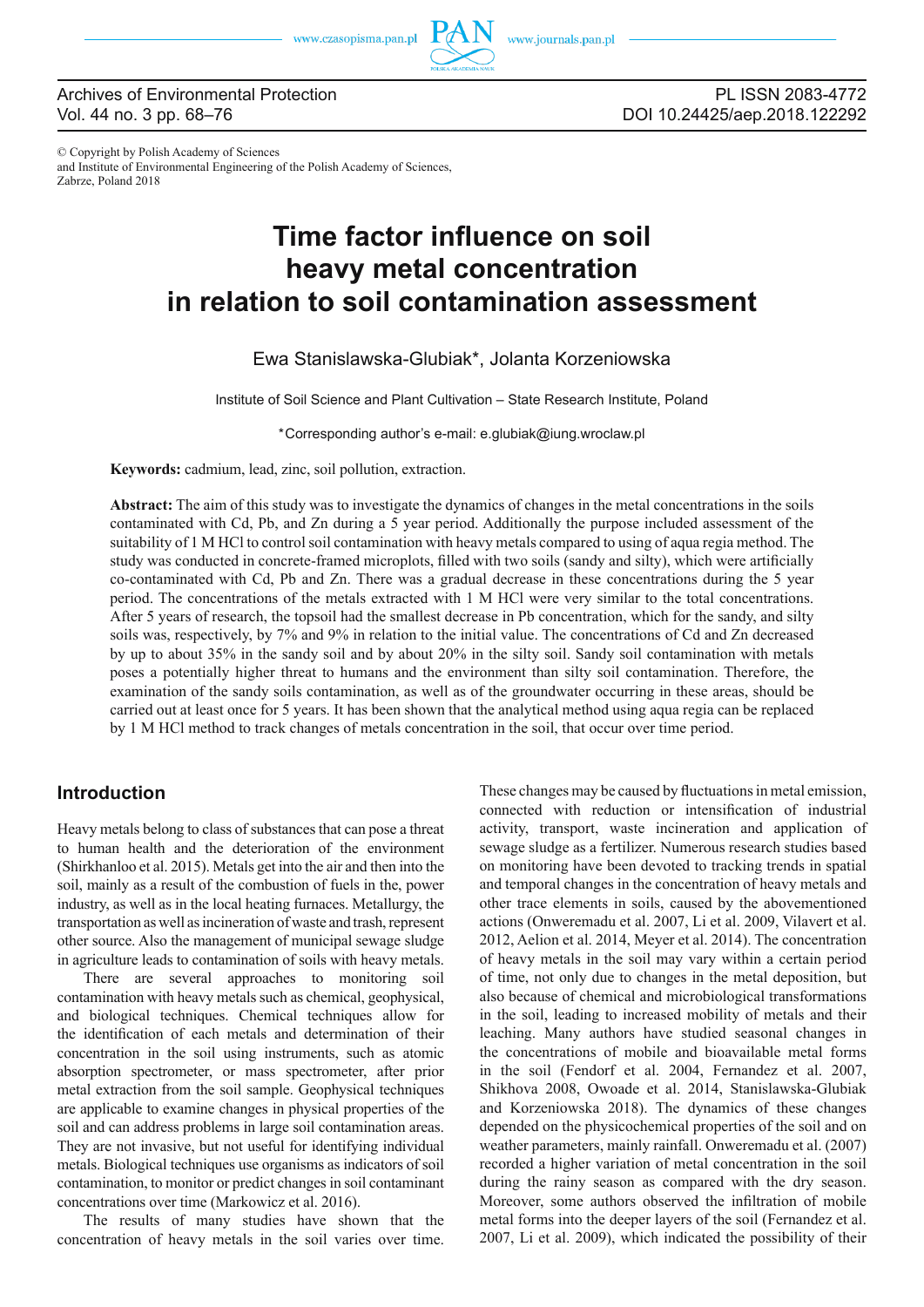entry into aqueous systems, with the simultaneous reduction of the total metal concentration in the topsoil.

Current developments in soil contamination monitoring include increased efficiency of soil contaminant extraction processes that improve contaminant recovery, development of laboratory instrumentation with enhanced detection limits or ease of use.

Usually the assessment of soil contamination with metals is carried out on the basis of the so-called total concentration, which is determined using strong acid as extractant like aqua regia,  $HClO<sub>4</sub>$  or  $HNO<sub>3</sub>$ . These procedures, however, are complicated, time-consuming, and quite expensive. 1 M HCl is also a strong extractant, sometimes used to assess the deficiency in the soil of metals, for example copper and zinc, which are also micronutrients (Korzeniowska and Stanislawska-Glubiak 2015). Preliminary studies have shown that it can be used to evaluate the potential risk of heavy metals in contaminated areas (Stanislawska-Glubiak and Korzeniowska 2010).

Referring to the soil contamination monitoring, the aim of this study was to investigate the dynamics of changes in the metal concentrations in soils contaminated with Cd, Pb, and Zn during a 5 year period. Additionally, the purpose included assessment of the suitability of 1 M HCl to control soil contamination with heavy metals compared to using aqua regia method.

# **Materials and Methods**

#### *Microplot experiment*

In the years 2009–2014, a microplot experiment was conducted in the system of complete randomization, in 4 replications at the Experimental Station in Pulawy (Eastern Poland). The study included concrete-framed microplots sized  $1 \times 1.2 \times 1$  m, filled with two types of soils. The first one, further referred to as sandy soil (A), had the texture of sand. Another, further referred to as silty soil  $(B)$  was classified as silt loam. Both soils can be classified as soils with very low organic matter content.

Eight years before our studies, in 2001, both experimental soils were artificially contaminated. The soils were treated with oxide forms of Cd, Pb and Zn by thoroughly mixing them together with a layer of 0–20 cm. Soil A, after introducing pollutants, contained Cd-3.8, Pb-529, Zn 906 mg  $kg<sup>-1</sup>$  in the layer of 0–20 cm, while Soil B – Cd-13.0, Pb-1048 and Zn-3436 mg·kg-1. Metal concentration in the contaminated Soil A was several-fold lower than in Soil B, as the doses of the metals were adjusted to the type of soil in order to obtain a moderate degree of contamination according to Kabata-Pendias et al.  $(1993)$  classification. In this classification, the levels of the concentration of individual metals which defined the degree of soil contamination (weak, average, high and very high) differ depending on soil texture, organic matter content, and pH. Our studies performed in the years 2009–2014 aimed at observing temporal changes in the concentrations of Cd, Pb and Zn in the layers of 0–20 cm and 20–40 cm of sandy and silty soils. Physicochemical properties of the studied soils, as determined at the commencement of the studies, are presented in Table 1.

In the years 2001–2004, the microplots were covered with Italian ryegrass *(Lolium multiflorum)*, while in the years 2005–2009, the soil was fallowed. In 2010 and 2011 willow (*Salix viminalis*) was grown on them, and in 2012 the soil was not cropped again, while in 2013 and 2014 maize was cultivated.

The experiment was set up under the conditions of open space, where the soil and test crops were subject to natural weather conditions. The total annual rainfall during the period of the study oscillated between 502–751 mm, while the long- -term mean for the previous 15 years was 585 mm (Table 2) at the mean air temperature of 7.9°C.

#### *Soil samples*

In the autumn of 2001 soil samples were collected only from the layer of 0–20 cm. In the autumn of 2009, as well as after harvesting willow (2011) and maize (2013 and 2014), the samples were collected from two layers: topsoil (0–20 cm) and subsoil (20–40 cm). The samples from each plot were collected using an Eijkelkamp soil sampler of the diameter size equal 2.5 cm. Each sample from a given plot consisted of five subsamples.

#### *Plant samples*

In the first year of willow cultivation  $(2010)$  after growing, the total biomass of the aerial parts was cut from each plot. Leaves were separated from stems, and stems were cut into smaller pieces. In the second year (2011), stems were cut and roots dug up, while leaves were left on the plot.

|                  | $2.0 - 0.05$  | $0.05 - 0.002$ | < 0.002 |                    | pH                              | <b>CEC</b><br>$cmol(+)$ ·kg <sup>-1</sup> |  |
|------------------|---------------|----------------|---------|--------------------|---------------------------------|-------------------------------------------|--|
|                  | $\%$          |                |         |                    |                                 |                                           |  |
| topsoil $(0-20)$ | 90            |                |         | 3.7                | 5.9                             | 2.18                                      |  |
| subsoil (20-40)  | 93            |                |         | 1.8                | 6.0                             | 2.65                                      |  |
| topsoil $(0-20)$ | 27            | 63             | 10      | 5.1                | 6.2                             | 5.04                                      |  |
| subsoil (20-40)  | 36            | 59             |         | 2.1                | 7.2                             | 6.50                                      |  |
|                  | Layer<br>(cm) |                |         | Soil fraction (mm) | <b>TOC</b><br>$g \cdot kg^{-1}$ |                                           |  |

**Table 1.** Soil physicochemical properties at the beginning of studies (2009)

| Table 2. Total annual precipitation in the region of the Experimental Station in Pulawy |  |  |  |  |  |
|-----------------------------------------------------------------------------------------|--|--|--|--|--|
|-----------------------------------------------------------------------------------------|--|--|--|--|--|

| 1991-2008          | A year of the study                          |     |     |     |     |     |  |  |
|--------------------|----------------------------------------------|-----|-----|-----|-----|-----|--|--|
| mean               | 2009<br>2012<br>2010<br>2013<br>2014<br>2011 |     |     |     |     |     |  |  |
| precipitation (mm) |                                              |     |     |     |     |     |  |  |
| 585                | 662                                          | 649 | 681 | 751 | 502 | 503 |  |  |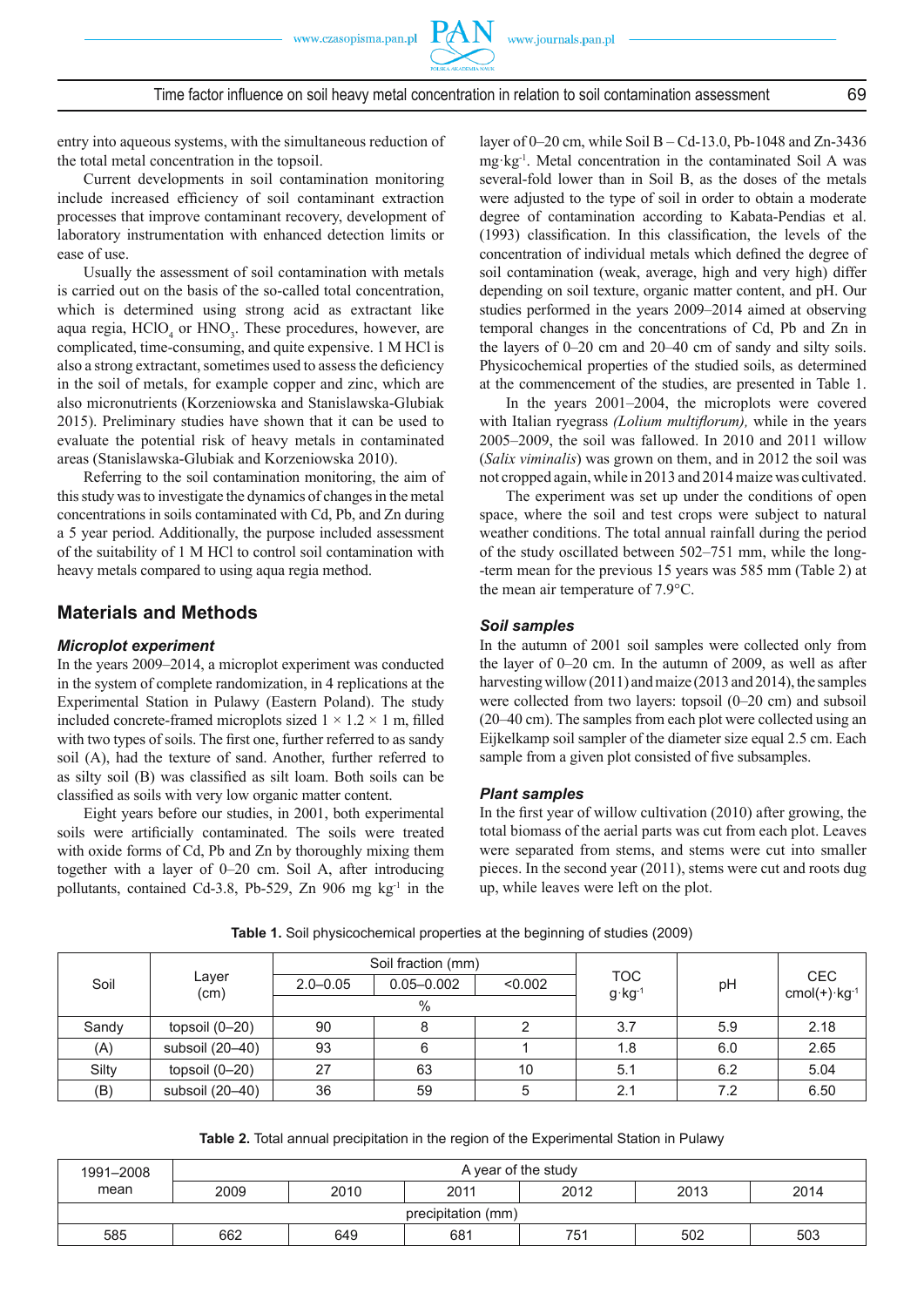70 E. Stanislawska-Glubiak, J. Korzeniowska

Each year (2013 and 2014), maize was collected at the stage of harvest maturity by cutting the whole aerial part from each plot. This part was then divided into individual parts: ears and straw. Then, the ears were separated into cobs and grains. In both years, the roots were dug up.

The roots of willow and maize were carefully brushed off the soil and rinsed with water. All parts of the plants were weighed individually after drying in an oven at 60°C. Then they were ground into fine powder and thoroughly mixed. Samples for chemical analyses were taken from the obtained plant material of each part of the plant.

## *Chemical analyses*

All the chemical analyses were performed in the Central Laboratory of the Institute of Soil Science and Plant Cultivation in Pulawy, certified by the Polish Centre of Accreditation (certificate no. AB 339) according to PN-EN ISO/IEC 175 17025.

The soils underwent the following determinations: texture, total organic carbon (TOC), soil pH, cation exchange capacity (CEC) and concentration of Cd, Pb, Zn. The texture was evaluated by aerometric method according to Casagrande's and Prószyński (PN-R-04033: 1998). Total organic carbon in soil (TOC) was determined by Tiurin's method using potassium dichromate (PN-ISO14235: 2003), pH was established potentiometrically in KCl solution (ISO10390), while cation exchange capacity (CEC) – using barium chloride solution,  $(ISO 11260)$  and flame atomic absorption spectrometry (FAAS).Total content of Cd, Pb and Zn in soil were determined by FAAS after mineralization in aqua regia. Additionally, metals were determined after the extraction with 1 M HCl (Gembarzewski and Korzeniowska 1990). The extractant was added to air-dry soil at a ratio of 10:1, and shaken for one hour in a rotational 'overhead' mixer (about 40 rotations per minute).

Heavy metals in plant samples were determined by the FAAS method, after prior dry ashing of the material in a muffle furnace at  $500^{\circ}$ C and digesting it with 20% nitric acid (PN-R-04014: 1991).

#### *Metal uptake by plants*

The reason of metals losses from the soil can be leaching or accumulation by plants. The loss of metals from the soil over

the period of 2009–2014 caused by plants accumulation was calculated as the sum of uptake with yield of willow and maize.

The uptake of metals by individual plants was calculated according to the following formula:

$$
Mup = Y \cdot MC
$$

where: Mup – metals uptake per plot  $(mg \cdot plot^{-1})$ 

 $Y$  – yield (kg·plot<sup>-1</sup>)

 $MC$  – the concentration of metal (mg·kg<sup>-1</sup>)

The calculation included the following parts of plants: willow  $2010$  – leaves + stems; willow  $2011$  – stems + roots; maize 2013 and  $2014 - \text{straw} + \text{cobs} + \text{grain} + \text{roots}$ .

Metals uptake per plot was expressed also as the metals uptake from a kilogram of the soil according to the formula:

$$
Muk = \frac{Mup}{V \cdot D}
$$

where: Muk – metals uptake from a kilogram of the soil  $(mg \cdot kg^{-1})$ 

Mup – metals uptake per plot  $(mg \cdot plot^{-1})$ 

V – volume of topsoil  $(1.2 \text{ m}^2 \times 0.4 \text{ m} = 480\ 000 \text{ cm}^3)$  D – bulk density of sandy/silty soil (respectively 1.3 g  $cm<sup>-3</sup>$  and 1.7 g  $cm<sup>-3</sup>$ )

### **Results**

#### *Cadmium concentration*

The total cadmium concentration determined by using aqua regia  $(Cd_{\text{av}})$  in the top layer (0–20 cm) of the sandy soil markedly decreased over time (Fig. 1).

After 5 years, the concentration of this element fell by 35% compared to its initial concentration (Table 3).

In the subsurface layer (20–40 cm) of the same soil, the initial concentration of  $Cd<sub>z</sub>$  was 2-fold lower than in the topsoil, and it was relatively stable over time. In the silty soil with a 2-fold higher CEC than sandy soil, the changes of  $Cd_{\text{at}}$ concentration in the topsoil proceeded more mildly compared with the sandy soil (Fig. 1). The concentration of  $Cd_{ar}$  after 5 years was lower by about 20% compared to the initial concentration (Table 3). In the subsoil, it remained at the same



**Fig. 1.** The changes in the total cadmium concentration (—) and cadmium soluble in 1M HCl (……) in sandy soil (A) and silty soil (B) in the layers of 0–20 cm (topsoil) and 20–40 cm (subsoil). The same letters, within the same line, stand for no significant differences between treatments by Tukey's test (P<0.05)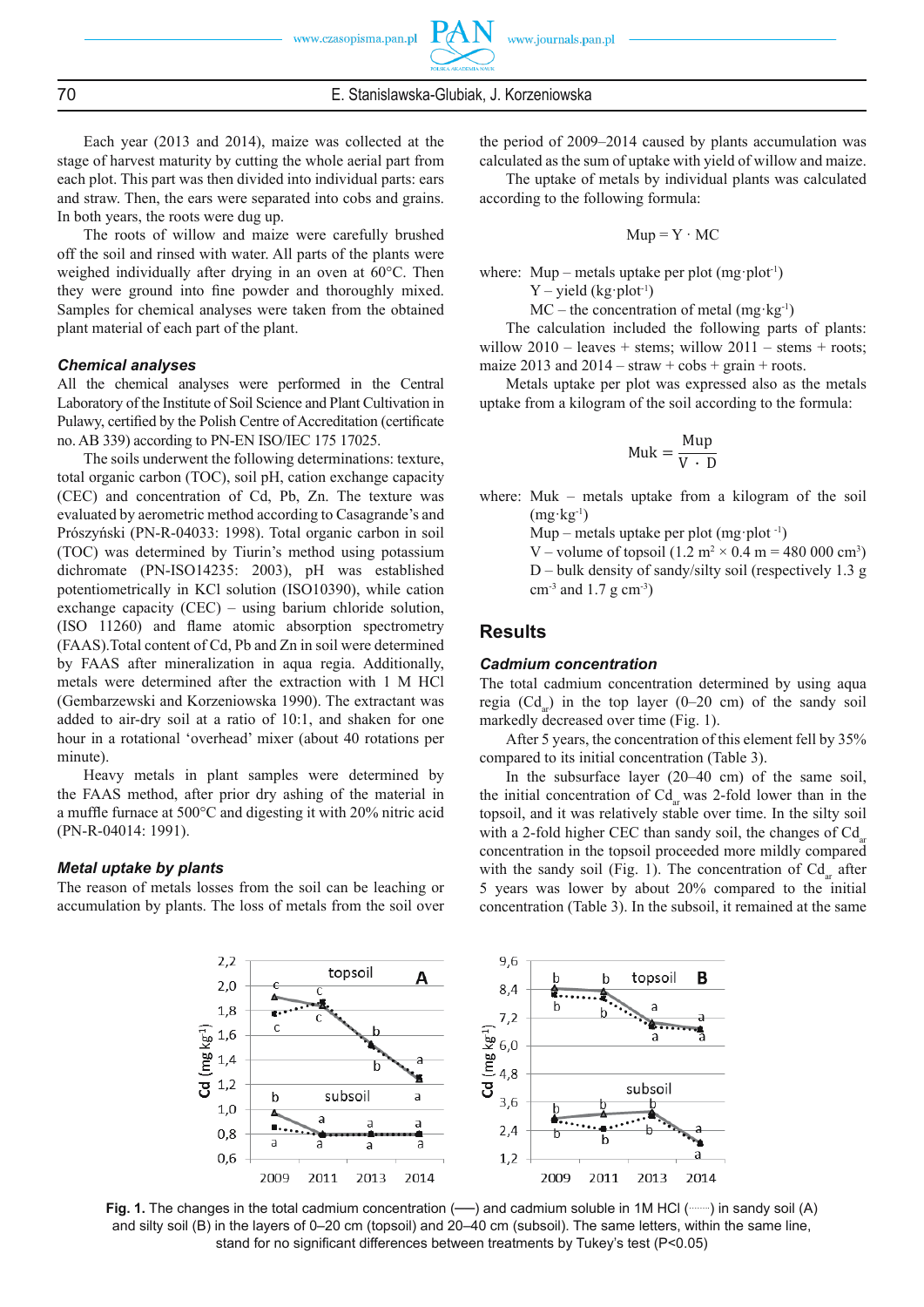

level, and only in the last year, it decreased by as much as 36% compared with the initial concentration.

## *Lead concentration*

The total lead concentration determined by using aqua regia  $(Pb)$  in the top layer of the sandy soil decreased only in the last year of the study by 7% compared to the initial value (Fig. 2, Table 3).

At the same time, in the subsoil,  $Pb_{ar}$  concentration decreased in the consecutive years, while in the last year, it rose again to the level lower by 10% compared to the initial concentration.

In the top layer of the silty soil, we recorded a single increase in 2011 of Pb<sub>ar</sub> concentration, while in other years Pb<sub>ar</sub> concentration slightly decreased. In the subsoil, there was an inexplicable significant increase in the concentration of this metal in the subsequent years, as well as its 50% decrease in the last year of the studies compared to the initial level (Fig. 2, Table 3).

## *Zinc concentration*

The total zinc concentration determined by using aqua regia  $(Zn_{\text{av}})$  in the top layer of the sandy soil decreased almost linearly with time (Fig. 3).

|  | Table 3. The total concentration of metals in the soil at the beginning and the end of the five-year study |  |  |  |  |
|--|------------------------------------------------------------------------------------------------------------|--|--|--|--|
|--|------------------------------------------------------------------------------------------------------------|--|--|--|--|

|           |                  | Cd                   |      | Pb       |                      |      | Zn       |                      |      |          |
|-----------|------------------|----------------------|------|----------|----------------------|------|----------|----------------------|------|----------|
| Soil      | Layer<br>(cm)    | 2009                 | 2014 | decrease | 2009                 | 2014 | decrease | 2009                 | 2014 | decrease |
|           |                  | $(mg \cdot kg^{-1})$ |      | $\%$     | $(mg \cdot kg^{-1})$ |      | $\%$     | $(mg \cdot kg^{-1})$ |      | $\%$     |
|           | topsoil $(0-20)$ | 1.91                 | 1.24 | 35       | 338                  | 315  |          | 691                  | 422  | 39       |
| Sandy (A) | subsoil (20-40)  | 0.97                 | 0.8  | 18       | 89                   | 80   | 10       | 430                  | 352  | 18       |
|           | topsoil $(0-20)$ | 8.46                 | 6.72 | 21       | 1083                 | 986  | 9        | 3455                 | 2770 | 20       |
| Silty (B) | subsoil (20-40)  | 2.93                 | 1.88 | 36       | 223                  | 116  | 48       | 902                  | 510  | 43       |



Fig. 2. The changes in the concentrations of total lead (—) and lead soluble in 1M HCl (……) in sandy soil (A) and silty soil (B) in the layers of 0–20 cm (topsoil) and 20–40 cm (subsoil). The same letters, within the same line, stand for no significant differences between treatments by Tukey's test (P<0.05)



Fig. 3. The changes in total zinc concentration (—) and zinc soluble in 1M HCl (……) in sandy soil (A) and silty soil (B) in the soil layers of 0–20 cm (topsoil) and 20–40 cm (subsoil). The same letters, within the same line, stand for no significant differences between treatments by Tukey's test (P<0.05)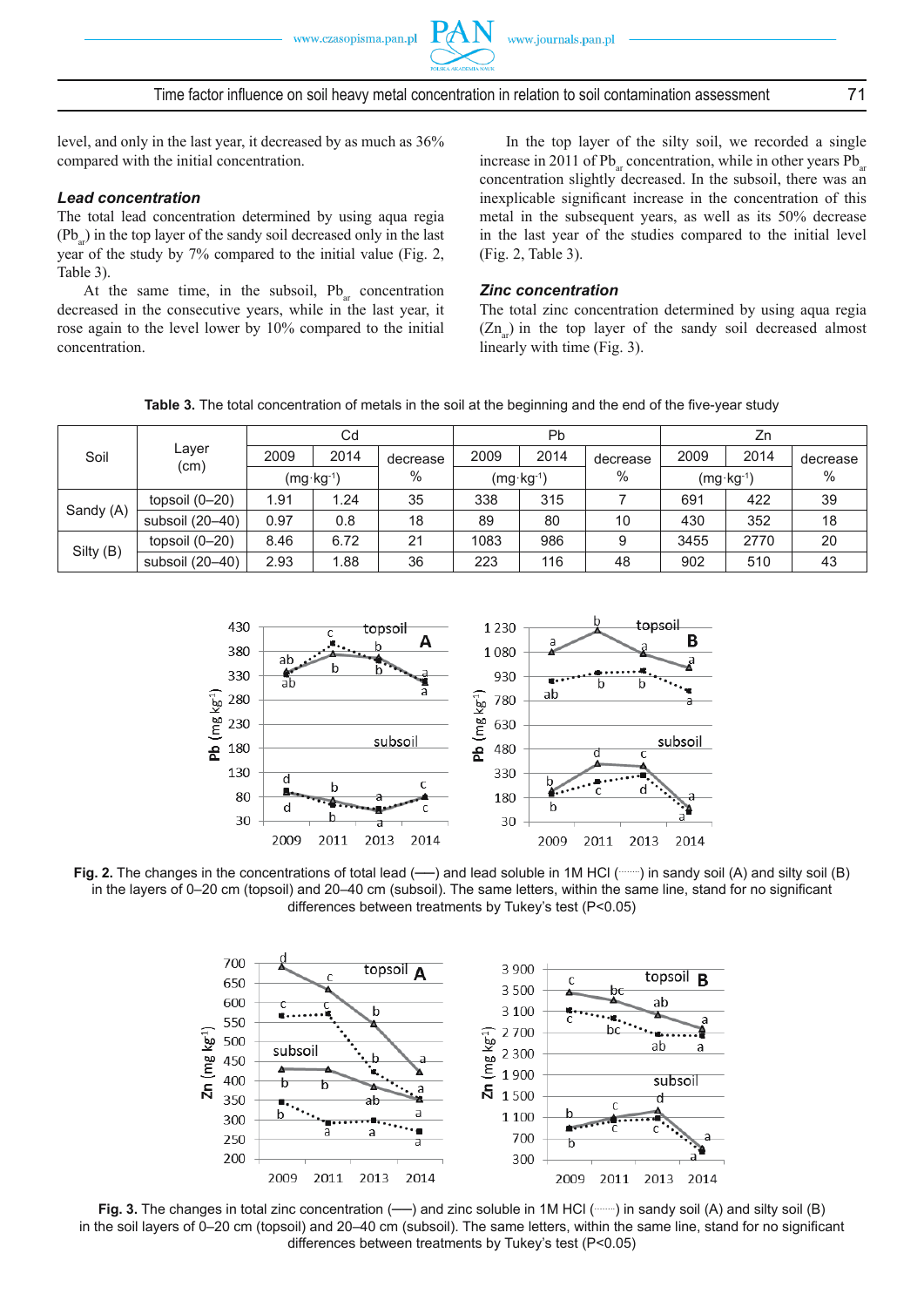After 5 years, the concentration lower by about 40% was recorded compared to the initial value (Table 3). In the subsoil, a similar declining trend was observed, while the final Zn concentration was only by about 20% lower in relation to the initial one.

Temporal changes in the  $Zn_{ar}$  concentration in the top layer of the silty soil, similarly as in the sandy soil, were close to the linear, but with a much smaller slope (Fig. 3). The final concentration was only by 20% lower as compared to the initial one (Table 3). In the subsoil, the changes were less regular. Only in the last year, there was a 40% decrease in relation to the initial value.

# *Concentration of metals extracted with 1M HCl in the soil*

Changes in the  $Cd<sub>HCl</sub>$  concentration, which were observed over a 5-year period, both in the sandy soil and silty soil, showed a similar trend as the changes in the  $Cd<sub>ar</sub>$  concentration. This indicates a very high correlation between the Cd concentration determined in aqua regia and in 1 M HCl solution (Fig. 1). In addition, the lines which showed temporal changes of both Cd forms, overlapped almost completely, and thus the level of their concentrations was very similar.

It was likewise in the case of both Pb forms in the sandy soil (Fig. 2). In the silty soil, however, although the temporal changes of  $Pb<sub>HCl</sub>$  concentration showed an analogous trend as  $Pb_{ar}$ ,  $Pb_{HCl}$  concentration was by about 10–20% lower compared to  $Pb_{ar}$  (Fig. 2).

In the case of zinc in the sandy soil, some discrepancies were found between the  $Zn_{\text{ar}}$  and  $Zn_{\text{HCl}}$ , both as regards the course of lines characterizing temporal changes, and the level of the concentration of this element. These concentrations differed in the range of 10–30%. (Fig. 3). In the silty soil, however, the changes in the concentrations of both forms of Zn overlapped to a greater extent than in the case of the sandy soil, and the level of  $Zn_{HCl}$  concentration was by only 2–12% lower than the level of  $Zn_{ar}$  (Fig. 3).

# *Changes of soil pH*

At the start of our research, sandy soil had a slightly lower pH in the layer of 0–20 cm than silty soil, amounting to, respectively, 5.9 and 6.2, while in the subsurface layer, there was a higher difference between the two soils (Table 4).

The value of pH in the subsoil was 6.0 for the sandy soil and 7.3 for the silty one. Generally in the period of 5 years, higher changes of pH occurred in the sandy soil compared to the silty one, especially in the layer of 0–20 cm. At the end of the studies, sandy soil became more acid compared to its initial state. Soil pH decreased by 0.7 and 0.4 units, respectively, in the top and subsoil. In the silty soil, pH decreased only by 0.4 and 0.2 units.

## *Metal uptake by plants*

Metal uptake by test plants depended on a metal, soil type, plant species, and in the case of maize – also on a year of cultivation (Table 5).

During the period of the research, the plants accumulated the metals in the following order: Zn> Pb> Cd. On silty soil, the total removal of Cd per plot was about 12-fold larger, while of  $Zn$  and  $Pb - 2$ -fold larger compared to the sandy one. Generally, however, the loss of metals from the soil over a period of 5 years, caused by their uptake by plants, was very small – to 1.78 mg·kg<sup>-1</sup> for the sandy soil and to 3.10 mg·kg<sup>-1</sup> for the silty soil. These are completely insignificant quantities in confrontation with the total loss of metals from the soil shown in Table 3.

| Soil      |                  | A year of the study |      |      |      |  |  |  |
|-----------|------------------|---------------------|------|------|------|--|--|--|
|           | Layer (cm)       | 2009                | 2011 | 2013 | 2014 |  |  |  |
| Sandy (A) | topsoil $(0-20)$ | 5.9                 | 5.8  | 5.5  | 5.2  |  |  |  |
|           | subsoil (20-40)  | 6.0                 | 5.9  | 5.7  | 5.6  |  |  |  |
| Silty (B) | topsoil $(0-20)$ | 6.2                 | 6.1  | 5.9  | 5.8  |  |  |  |
|           | subsoil (20-40)  | 7.3                 | 7.3  | 7.2  | 7.1  |  |  |  |

Table 4. Changes of soil pH during five-year period

| Table 5. Metal uptake from the soil by the test plants. |  |  |  |  |  |  |  |  |
|---------------------------------------------------------|--|--|--|--|--|--|--|--|
|---------------------------------------------------------|--|--|--|--|--|--|--|--|

|                                |                         | Sandy soil |        | Silty soil |      |        |  |
|--------------------------------|-------------------------|------------|--------|------------|------|--------|--|
| Year                           | <b>Pb</b>               | Cd         | Zn     | Pb         | Cd   | Zn     |  |
|                                | $mg$ plot <sup>-1</sup> |            |        |            |      |        |  |
| 2010                           | 0.04                    | 0.04       | 7.01   | 0.36       | 1.76 | 56.6   |  |
| 2011                           | 0.14                    | 0.02       | 2.64   | 18.8       | 11.0 | 631.0  |  |
| 2013                           | 14.1                    | 0.29       | 226.0  | 12.0       | 1.00 | 332.0  |  |
| 2014                           | 37.6                    | 1.20       | 874.0  | 79.1       | 6.79 | 1501.0 |  |
| Total (mg·plot <sup>-1</sup> ) | 51.9                    | 1.6        | 1109.7 | 110.3      | 20.6 | 2520.6 |  |
| Total (mg·kg-1)*               | 0.08                    | 0.00       | 1.78   | 0.15       | 0.05 | 3.10   |  |

\* The amount of metals accumulated by the plants from one plot was converted into one kilogram of soil for a layer of 0–40 cm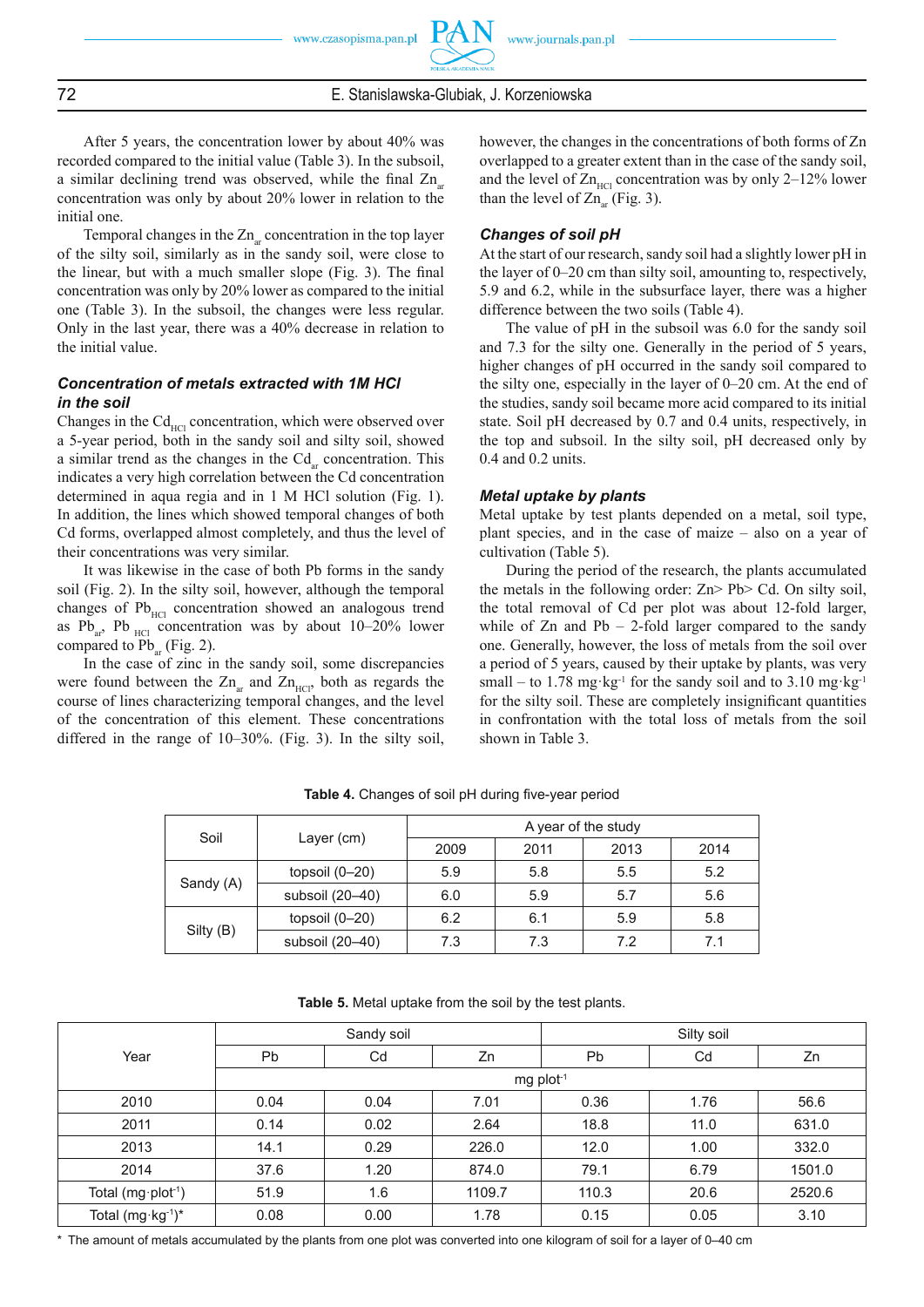# **Discussion**

Metal leaching from the soil is closely related to the climate, and especially to the level of rainfall and evapotranspiration, which depend on meteorological factors (temperature, humidity, radiation, solar energy, wind), as well as soil (texture) and plant factors (species, stage of development, stand density). High levels of rainfall, especially at not very high temperature air, promote the leaching of metals from the soil and their entry into the groundwater system, which poses environmental threat. In dry climates, however, with small amounts of rainfall and a high level of evapotranspiration, metal leaching from the soil is limited. Our studies concerned moderate climate zone, with an average annual air temperature in the range of 0°C to 10° C and precipitation occurring at different times of the year and being distributed relatively uniformly throughout the year. In the area of the microplot experiment, rainfall ranged from 502 to 751 mm per year, and the average annual temperature was 7.9°C. In this condition rainfall exceeding evaporation promoted the leaching of metal ions into the soil profile, which resulted in the gradual decrease of the total concentration of Cd, Pb and Zn in the soils over the 5-year period.

Metal leaching from the soil is caused, on the one hand, by climate factors, while on the other hand, by soil properties which determine the mobility or immobility of metals in the soil. The main mechanisms which control retention and mobility of heavy metals in the soil include: cation exchange, surface adsorption, chelation with solid organic matter and precipitation. According to Matos et al. (2001), the mobility and retention of metals such as Cd and Zn are strongly influence by cation exchange, while in the case of Cu and Pb – also the concentration organic matter. The formation of complex compounds and chelates, as well as the phenomenon of precipitation may play a significant role in the transport of Cu and Pb. The mechanisms controlling metal mobility are mostly determined by soil properties such as CEC, soil pH and the concentration and type of soil organic matter (Kabata-Pendias 2001). In these studies, the changes of the metal concentrations in the soil depended on its type. Metal concentration was more stable over time and less varied in the silty soil compared to the sandy one. It can be attributed to the fact that silty soil had a two-fold higher CEC value and higher TOC concentration than the sandy one. A relatively large immobilization capacity of the silty soil limited metal leaching, which resulted in smaller changes of metal concentrations compared to those observed in the sandy soil.

The tested soil differed in terms of pH value, especially in their subsurface layers. In comparison with the sandy soil, silty soil was characterized by a higher pH, the level of which did not diminish considerably over the period of 5 years, while sandy soil underwent gradual acidification. It also contributed to a more intensive leaching of metals and major changes of their concentrations in the sandy soil than in the silty soil. Dijkstra et al. (2004) based on modelling study showed a strong relationship between the concentration of metals leached from contaminated soils and pH value. The authors observed V-shaped leaching curves as the function of pH. At low pH, the heavy metals sorption in the solid phase

of soil was weaker than at neutral pH, which resulted in an increase of their concentration in the soil solution. At neutral to weakly alkaline pH, their concentration in the soil solution and leaching was reduced due to deprotonation of the surface sites and favourable surface charge of oxide minerals and organic matter. At alkaline pH values, sorption to the solid phase is reduced again. These authors claim that increasing pH values cause the intensification of the complexation of metals with dissolved organic matter (DOM) due to the growing concentration of DOM in the solution phase. Jing et al. (2004) found that in the pH range of 6–12, Pb leaching is low due to adsorption and precipitation.

The changes in metal concentrations in the soil depended on the type of metal and the interaction between them. Specific properties of metals determine the strength of their sorption into the soil and their susceptibility to leaching. In column leaching experiment with the use of the sequential extraction procedure, Ash et al. (2015) found that Fe/Mn oxides (reducible) and organic matter fraction (oxidisable) are the most important for Cd retention, while the largest amounts of Pb were retained by oxidisable and residual fractions, and leaching of this metal occurred mostly in the reducible fraction. A higher seasonal variability of Cd concentration in the soil in comparison with Pb was recorded by Onweremadu et al. (2007).

The mobility of metals in the soil is to some extent determined also by their interactions. Due to the effect of competition among metals for adsorption places, metal immobilization is more effective from the single-element solution than from multi-element solution (Markiewicz- -Patkowska et al. 2005). The fact that in our studies, the soil was contaminated with three metals, surely was of importance for the intensity of their individual leaching potential. In both our experimental soils, the leaching rate of metals was recorded in the following order: Zn>Cd>Pb.

The obtained results were to some extent confirmed by the work of Cao et al. (2013). These authors, under simulated landfill and rainfall conditions, found that the leachability of Pb, Cu and Zn followed the order Zn>Cu>Pb. A higher metal leaching occurred in soil with low organic carbon content and clay than in soil with high organic carbon content and clay.

In our studies, major changes in the concentration of metal occurred in the top layer compared to the subsurface layer of the sandy soil. The decrease in the metal concentration in the topsoil was most probably due to the migration of mobile forms to the subsoil, which systematically reduced the total amount of these metals in the topsoil. At the same time, migration occurred also from the subsoil into the deeper soil profiles. Changes in metal concentrations in the subsoil resulted from metal leaching into lower layers and a simultaneous subsoil enrichment with metals transferred from the topsoil. The phenomenon of metal leaching, even down to the depth of 80 cm, was confirmed by the studies of Fernandez et al. (2007). According to some authors, metal concentration in the soil solution, and thus its mobility is controlled by total metal concentration of the soil solid phase (Badawy et al. 2002, Kabala et al 2014). Nowack et al. (2010) reported that in the soil contaminated with Zn, Cd and Pb, the amount of soluble forms of these metals increased together with the increase of their total concentration. Our studies confirmed it only in the case of Cd and Zn in the sandy soil.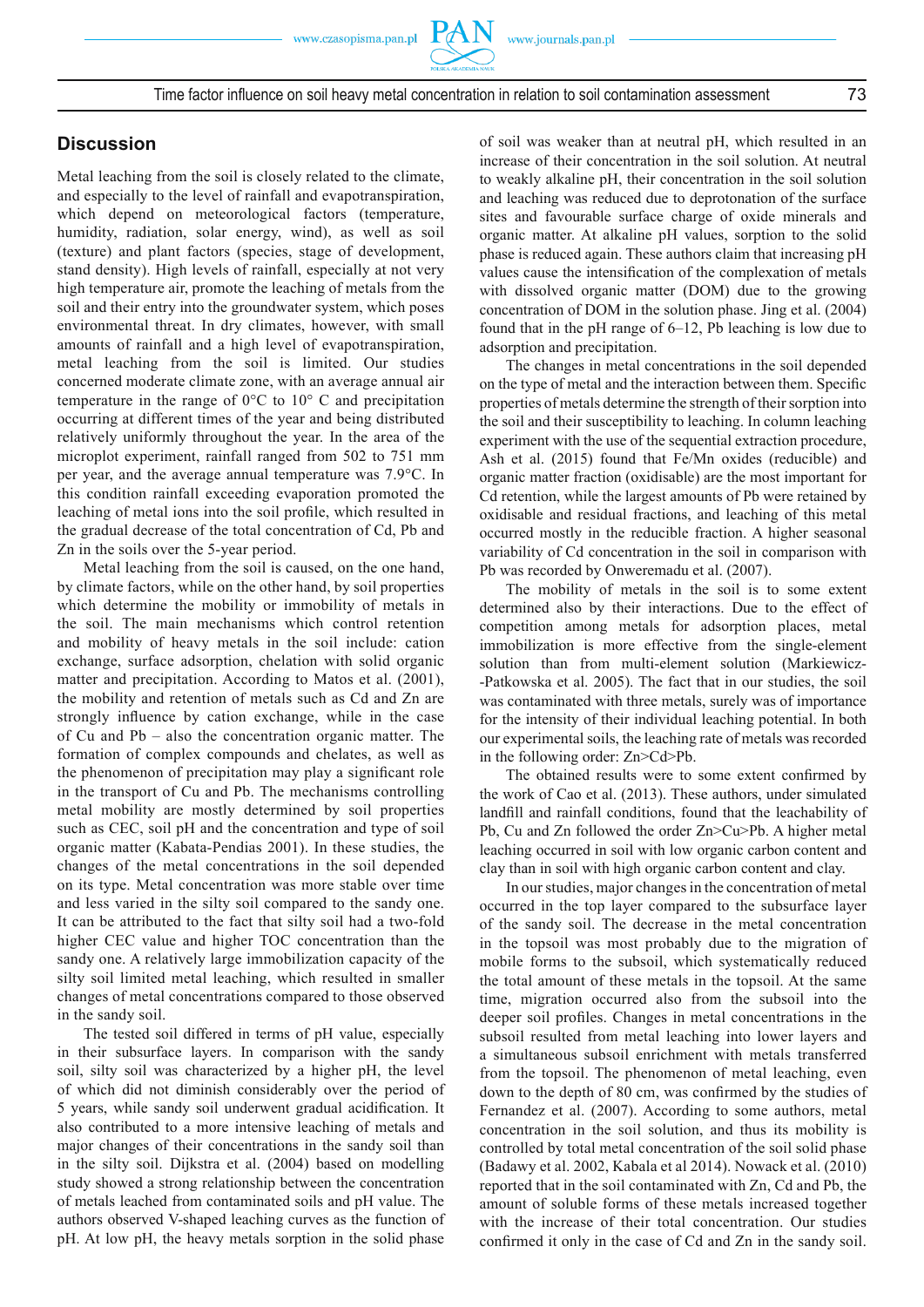74 E. Stanislawska-Glubiak, J. Korzeniowska

Several authors emphasize the impact of plants on the leaching of soil components. In the soil covered with vegetation, water conditions change, which has been already mentioned above, determine the mobility of metals in soils and their susceptibility to leaching. Nowack et al. (2010) and Chandra et al. (2014) suggest that plant activity kept the metals in a more soluble form, and that the vegetation has an effect on metal availability. In our research, it was difficult to clearly determine the effect of willow and maize on changes of metal concentration in the soil due to their leaching, as there were no comparable treatments without plants. However, the amounts of metals uptaken by these plants from the soil over the period of 5 years did not have a significant impact on their total concentration in the soil or on the changes observed. Antonkiewicz et al. (2017) found that during 6 years energy plants recovered only a small percentage of heavy metals from the sewage sludge applying to the soil.

An additional issue is the suitability of 1 M HCl to the evaluation of soil contamination with heavy metals. We do not mean the use of the extractant to evaluate the current mobility and phytoavailability of metals. The concentration of metals in the soil, determined in 1 M HCl does not decrease with increasing soil pH, while the phytoavailability of metals clearly decreases with the increase of this parameter (Karczewska 2002, Korzeniowska and Stanislawska-Glubiak 2015). Therefore, in this paper, we evaluate the usefulness of 1 M HCl method to replace burdensome and relatively costly procedure involving aqua regia. Such an approach is presented also in other research where the authors confirm the suitability of 1 M HCl to assess the degree of soil contamination with heavy metals (Allen 1993, Chowdhury et al. 2010, Stanislawska-Glubiak and Korzeniowska 2010, Korzeniowska and Stanisławska- -Glubiak 2017).

In these studies, Cd and Pb in the sandy soil, determined in 1 M HCl turned out to be comparable to those determined in aqua regia, while in the case of Zn, the convergence of the results for aqua regia and 1 M HCl was not so high. It is possible that 1 M HCl did not extract Zn from all soil fractions. Kashem et al. (2007) found in the soils whose texture varied from sand to sandy loam, 1 M HCl extracted most of the non- -residual and part of residual fraction of Cd, Cu and Pb, while it did not extract Zn from its organic and residual forms. On the basis of a sequential analysis in four contaminated and four non-contaminated soils, these authors showed that 1 M HCl extracted the largest proportion of Cd (79 to 96% of total), Cu (61 to 83%), Pb (51 to 99%) and Zn (23 to 52%). Extractability of metals using 1 M HCl was higher in the contaminated soils than the non-contaminated soils. The studies of Sienkiewicz- -Cholewa et al. (2011) showed that in the sandy soil the higher the level of Zn contamination, the closer the concentration of this metal determined in 1 M HCl was to the aqua regia concentration. At the highest level of Zn contamination, Zn concentration determined in 1 M HCl accounted for 98% of the total concentration.

In our study, we found very similar levels of metals in 1 M HCl and in aqua regia. Only in some cases the metal concentration in 1 M HCl was 10–30% lower than in aqua regia. This involved Zn on sandy soil and Pb on silty soil. However, the course of the lines illustrating the temporal changes in concentration of all the metals determined in

1 M HCl for both soils was very similar in comparison to aqua regia. A similar course of lines demonstrates a high correlation between the two methods. This suggests that a less expensive and easier extraction of 1 M HCl compared to the aqua regia method is sufficient to evaluate the changes of metals in the soil. This is especially true for sandy soils with low organic matter. The lower metal level in 1 M HCl than in aqua regia does not indicate the inability of 1 M HCl to assess the contamination but simply requires different permissible limits of metal concentration in the soil. Kashem et al. (2007) report that the use of 1 M HCl may be recommended for the first screening of soils contaminated with heavy metals.

# **Conclusions**

The soils contaminated with heavy metals should be systematically monitored in order to assess the risk to human health and the environment. Due to the changes in the level of total metals concentrations in the soil, which occur over time, the degree of risk to the environment varied also. In these studies, the dynamics and trends of changes in metal concentrations during 5 years depended on the sorption capacity of the soils, the type of metal, and a soil layer. In general, larger changes in metal concentrations were observed in the sandy soil than in the silty soil, especially in its top layer. Sandy soil contamination with metals poses a potentially higher threat to humans and the environment than silty soil contamination. Therefore, the examination of the sandy soils contamination, as well as of the groundwater occurring in these areas, should be carried out at least once for 5 years, and even more often.

Among all the tested metals, the weakest dynamics of changes in the sandy soil and in the top layer of silty soil in the period of 5 years was recorded for Pb. This indicates a lesser threat to human health and environment from this metal compared with Zn and Cd.

Due to the need for frequent monitoring of sandy soils contamination, the aqua regia method can be replaced by a less expensive, easier and equally effective 1M HCl method. It has been shown the usefulness of 1M HCl to track changes in Cd, Pb and Zn concentration in soil as a result of gradual leaching of these metals deep into the soil profile.

# **References**

- Aelion, C.M., Davis, H.T., Lawson, A.B., Cai, B. & McDermott, S. (2014). Temporal and spatial variation in residential soil metal concentrations: Implications for exposure assessments, *Environmental Pollution*, 185, pp. 365–368.
- Allen, H.E. (1993). The significance of trace metal speciation for water, sediment and soil quality criteria and standards, *Science of the Total Environment*, 134, pp. 23–45.
- Antonkiewicz, J., Kołodziej, B. & Bielińska, E. (2017). Phytoextraction of heavy metals from municipal sewage sludge by Rosa multifl ora and Sida hermaphrodita, *International Journal of Phytoremediation*, 19, 4, pp. 309–318.
- Ash, C., Tejnecký, V., Šebek, O., Houška, J., Chala, A. T., Drahota, P. & Drábek, O. (2015). Redistribution of cadmium and lead fractions in contaminated soil samples due to experimental leaching, *Geoderma*, 241–242, pp. 126–135.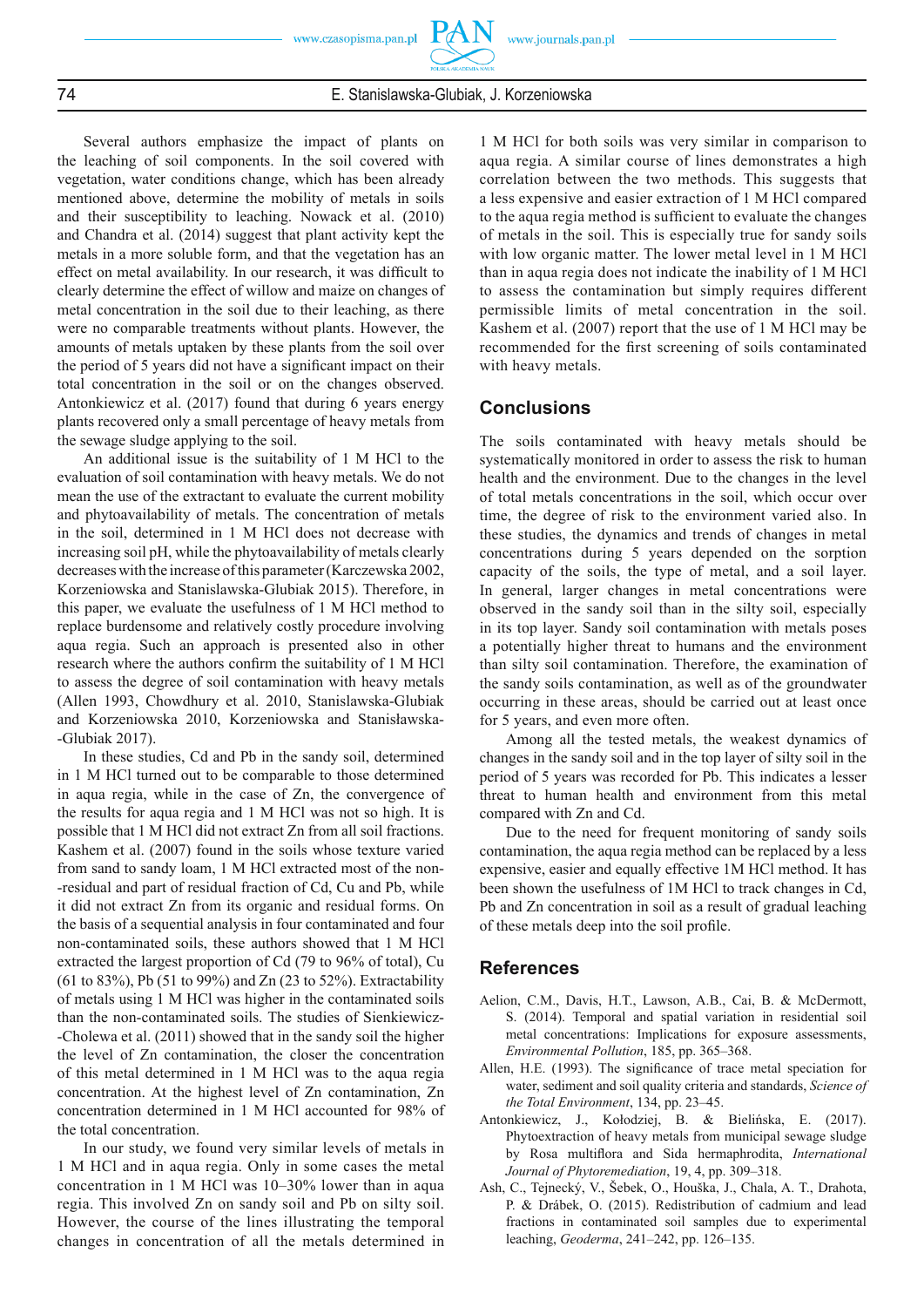

Time factor influence on soil heavy metal concentration in relation to soil contamination assessment 75

- Badawy, S.H., Helal, M.I., Chaudri, A.M., Lawlor, K. & McGrath, S.P. (2002). Soil solid-phase controls lead activity in soil solution, *Journal of Environmental Quality*, 31, 1, pp. 162–167.
- Cao, X., Liang, Y., Zhao, L. & Le, H. (2013). Mobility of Pb, Cu, and Zn in the phosphorus-amended contaminated soils under simulated landfill and rainfall conditions, *Environmental Science and Pollution Research*, 20, pp. 5913–5921.
- Chandra, R., Prusty, B.A.K. & Azeez, P.A. (2014). Spatial variability and temporal changes in the trace metal content of soils: implications for mine restoration plan, *Environmental Monitoring and Assessment*, 186, pp. 3661–3671.
- Chowdhury, M.T.A., Nesa, L., Kashem, M.A. & Imamul Huq, S.M. (2010). Assessment of the phytoavailability of Cd, Pb and Zn using various extraction procedures, *Pedologist*, 53, 3, pp. 80–95.
- Dijkstra, J.J., Meeussen, J.C.L. & Comans, R.N.J. (2004). Leaching of heavy metals from contaminated soils: An experimental and modeling study, *Environmental Science and Technology*, 38, 16, pp. 4390–4395.
- Fendorf, S., La Force, M.J. & Li, G. (2004). Temporal changes in soil partitioning and bioaccessibility of arsenic, chromium, and lead, *Journal of Environmental Quality*, 33, 6, pp. 2049–2055.
- Fernandez, R.O., Cervera, J.V.G., Vanderlinden, K., Bojollo, R.C. & Fernandez, P.G. (2007). Temporal and spatial monitoring of the pH and heavy metals in a soil polluted by mine spill. Post cleaning effects, *Water, Air, and Soil Pollution*, 178, pp. 229–243.
- Gembarzewski, H. & Korzeniowska, J. (1990). Simultaneous extraction of B, Cu, Fe, Mn, Mo, and Zn from mineral soils and an estimation of the results, *Agribiological Research-Zeitschrift fur Agrarbiologie Agrikulturchemie Okologie*, 43, pp. 115–127.
- Jing, Ch., Meng, X. & Korfiatis, G.P. (2004). Lead leachability in stabilized/solidified soil samples evaluated with different leaching tests, *Journal of Hazardous Materials*, 114, pp. 101–110.
- Kabala, C., Karczewska, A. & Medynska-Juraszek, A. (2014). Variability and relationships between Pb, Cu, and Zn concentrations in soil solutions and forest floor leachates at heavily polluted sites, *Journal of Plant Nutrition and Soil Science*, 177, pp. 573–584.
- Kabata-Pendias, A., Motowicka-Terelak, T., Piotrowska, M., Terelak, H. & Witek, T. (1993). *Ocena stopnia zanieczyszczenia gleb i roślin metalami ciężkimi i siarką*. (*Assessment of contamination level of soil and plants with heavy metals and sulphur).* IUNG Pulawy Publisher, Pulawy 1993. (in Polish)
- Kabata-Pendias, A. (2001). *Trace elements in soils and plants*. (3rd ed.), CRS Press, Boca Raton, London, New York, Washington, DC 2001.
- Karczewska, A. (2002). Heavy metals in soils contaminated with the emissions from copper smelters – the forms and solubility, *Zeszyty Naukowe AR we Wroclawiu. Rozprawy*, 184, pp. 1–159. (in Polish)
- Kashem, M. A., Singh, B. R., Kondo, T., Huq, Imamul S.,M. & Kawai, S. (2007). Comparison of extractability of Cd, Cu, Pb and Zn with sequential extraction in contaminated and non- -contaminated soils, *International Journal of Environmental Science and Technology*, 4, 2, pp. 169–176.
- Korzeniowska, J. & Stanisławska-Glubiak, E. (2017). Proposal of new convenient extractant for assessing phytoavailability of heavy metals in contaminated sandy soil, *Environmental Science and Pollution Research*, 24, 17, pp. 14857–14866.
- Korzeniowska, J. & Stanislawska-Glubiak, E. (2015). Comparison of 1 M HCl and Mehlich 3 for assessment of the micronutrient

status of polish soils in the context of winter wheat nutritional demands, *Communications in Soil Science and Plant Analysis*, 46, 10, pp. 1263–1277.

- Li, P.J., Stagnitti, F., Xiong, X. & Peterson, J. (2009). Temporal and spatial distribution patterns of heavy metals in soil at a long-standing sewage farm, *Environmental Monitoring and Assessment*, 149, pp. 275–282.
- Markiewicz-Patkowska, J., Hursthouse, A. & Przybyla-Kij, H. (2005). The interaction of heavy metals with urban soils: sorption behaviour of Cd, Cu, Cr, Pb and Zn with a typical mixed brownfield deposit, *Environment International*, 31, pp. 513– 521.
- Markowicz, A., Płaza, G. & Piotrowska-Seget, Z. (2016). Activity and functional diversity of microbial communities in long-term hydrocarbon and heavy metal contaminated soils, *Archives of Environmental Protection,* 42, 4, pp. 3–11.
- Matos, A.T., Fontes, M.P.F., Costa, L.M. & Martinez, M.A. (2001). Mobility of heavy metals as related to soil chemical and mineralogical characteristics of Brazilian soils, *Environmental Pollution*, 111, pp. 429–435.
- Meyer, M., Pesch, R., Schröder, W., Steinnes, E. & Uggerud, H.T. (2014). Spatial patterns and temporal trends of heavy metal concentrations in moss and surface soil specimens collected in Norway between 1990 and 2010, *Environmental Sciences Europe*, 26:27.
- Nowack, B., Schulin, R. & Luster, J. (2010). Metal fractionation in a contaminated soil after reforestation: Temporal changes versus spatial variability, *Environmental Pollution*, 158, pp. 3272–3278.
- Onweremadu, E.U., Eshett, E.T. & Osuji, G.E. (2007). Temporal variability of selected heavy metals in automobile soils, *International Journal of Environmental Science and Technology*, 4, 1, pp. 35–41.
- Owoade, O.K., Awotoye, O.O. & Salami, O.O. (2014). Ecological vulnerability: seasonal and spatial assessment of trace metals in soils and plants in the vicinity of a scrap metal recycling factory in Southwestern Nigeria, *Environmental Monitoring and Assessment*, 186, pp. 6879–6888.
- Shikhova, L.N. (2008). Seasonal dynamics of the content of heavy metals in arable soils of the Taiga Zone in the Kirov Oblast, *Russian Agricultural Sciences*, 34, 5, pp. 315–317.
- Shirkhanloo, H., Mirzahosseini, S.A.H.,Shirkhanloo, N., Moussavi- -Najarkola, S.A. & Farahani, H. (2015). The evaluation and determination of heavy metals pollution in edible vegetables, water and soil in the south of Tehran province by GIS, *Archives of Environmental Protection,* 41, 2, pp. 64–74.
- Sienkiewicz-Cholewa, U., Nowak-Winiarska, K. & Wrobel, S. (2011). Comparison of selected methods for determination of available Zn in contaminated soils, *Fresenius Environmental Bulletin*, 20, 2a, pp. 427–431.
- Stanislawska-Glubiak, E. & Korzeniowska, J. (2010). Usefulness of 1 mol HCl·dcm−3 extractant to assess copper, zinc and nickel contamination in sandy soil, *Fresenius Environmental Bulletin,* 19, pp. 589–593.
- Stanislawska-Glubiak, E. & Korzeniowska, J. (2018). Fate of copper in soils from different fertilizer doses in relation to environmental risk assessment, *Polish Journal of Environmental Studies*, 27, 4, pp. 1–7.
- Vilavert, L., Nadal, M., Schuhmacher, M. & Domingo, J.L. (2012). Concentrations of metals in soils in the neighborhood of a hazardous waste incinerator: assessment of the temporal trends, *Biological Trace Element Research*, 149, pp. 435–442.